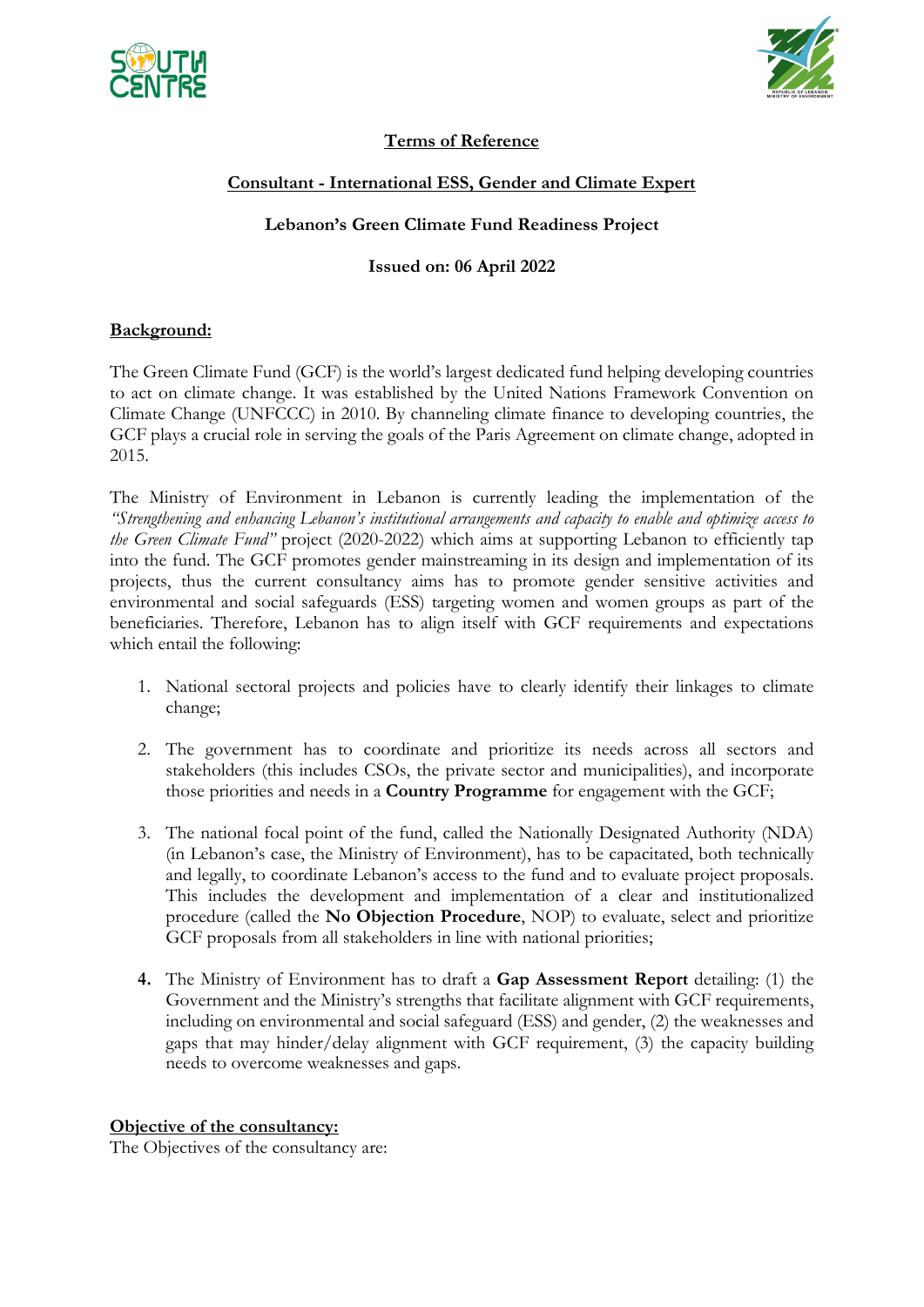



- to ensure that a gender sensitive approach to climate finance in the country is guaranteed, whereby women's participation in training workshops, demonstration activities and management committees will be strongly promoted.
- to ensure that Environmental and Social Safeguards principles and guidelines are mainstreamed throughout project outputs and within relevant institutions

The consultancy will focus on 3 areas of activities, where the Gender and ESS lens will be applied in order to support the Development of Gender and ESS operational guidelines/strategy for the functioning of the NDA.

- 1. Production of capacity building material and design and implementation of capacity building activities
- 2. Preparation and submission of GCF proposals
- 3. Monitoring and evaluation

### **General Terms:**

- The International ESS, Gender and Climate Expert will be engaged in a fixed- price consultancy contract for a 3 month.
- The selected candidate will work under the direct supervision of the National Technical Coordinator at the Ministry of Environment.

#### **Qualifications, Experience and Skills**

Education:

- Advanced University Degree (Master's degree or equivalent; PhD an asset) in Environmental/Climate/Sustainable Development studies, Social Development, Law, Economics, Political Science, or International Relations or related fields of study. Background in other areas may be considered based on experience and performance in previous positions.

#### Experience:

- A minimum of 5 years of progressively responsible experience in sustainable development with exposure to gender policy, environmental and social safeguards (ESS) and climate policy;
- Demonstrated experience in GCF requirements and guidelines and their implementation with national governments of developing countries and international organizations;
- Knowledge of environmental and social risks in relation to climate change mitigation and adaptation initiatives in developing countries, particularly in Lebanon and/or the MENA region;
- Knowledge of institutional mandates, policies and operations in relation to ESS, Gender and Climate Change in developing countries, particularly in Lebanon and/or the MENA region;
- Strong experience in working on issues of environmental justice and equity with stakeholders from developing countries, particularly in Lebanon and/or the MENA region;
- Familiarity with the climate policy and finance landscape and institutional arrangements of Lebanon, particularly in the context of implementation of the GCF readiness project is strongly desired.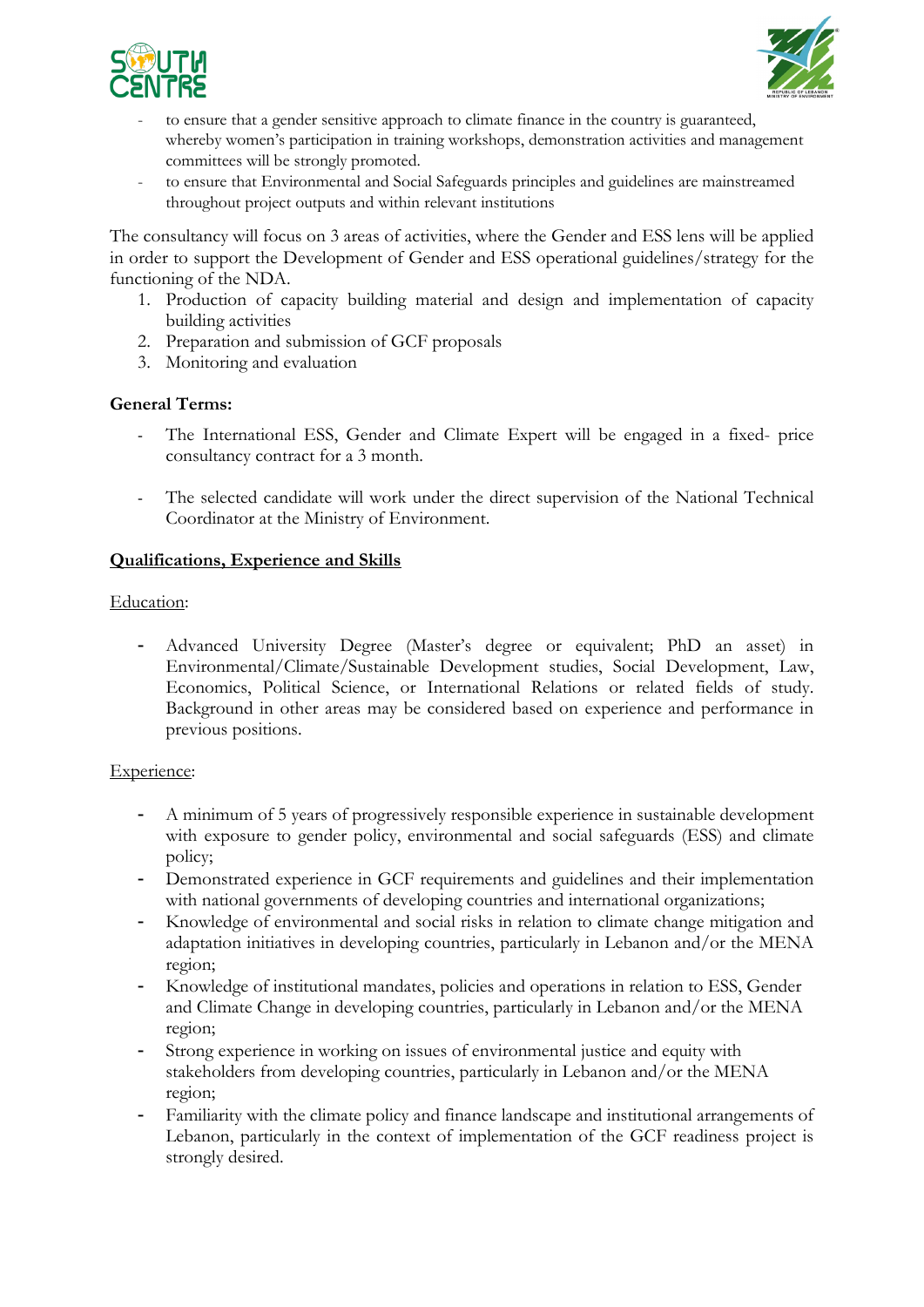



#### Language and Other skills:

Fluency in both spoken and written English (working language);

### **Competencies**:

Professionalism and technical skills:

- Working and liaising with public administration, development partners, United Nations system NGOs, academia, and the private sector;
- Conscientious and efficient in meeting commitments, observing deadlines and achieving results.

Functional skills and abilities:

- Experience and demonstrated ability in conducting research;
- Strong analytical skills and ability to adapt to national context;
- Excellent communication and organizational skills;
- Proactive, motivated and meticulous with an ability to be flexible and adaptive;
- Strong exposure and knowledge of Microsoft office applications, mainly, Excel, Word, Power Point

## **Scope**:

Under the supervision of the National Technical Coordinator at the Ministry of Environment, the consultant shall carry out the below tasks. The Project Management Unit (PMU) will provide backstopping support with necessary information and data, which it can access from different consultancy services for the project. The following tasks will be performed:

### **Task 1: Produce capacity building material and operational guidelines**

- Desk review of the following deliverables developed and implemented under the present GCF readiness project, with particular emphasis on gender and ESS elements:
	- o The gap assessment report and related capacity building plan
	- o Guidelines, factsheets and other capacity building and awareness material
	- o Workshops and consultations
	- o Stakeholder engagement
- Identify gaps in capacity building material and guidelines, with a special focus on the 3 areas of activities mentioned in the objectives section of the ToR.
- In consultation and agreement with the PMU, develop appropriate capacity building material. This could be in the form of guidance notes, booklets, manuals or others, and should all integrate the GCF operational guidelines focusing on gender and ESS.

### **Task 2: Design, prepare and participate in capacity building activities**

- In consultation and agreement with the PMU, define and conceptualize capacity building workshops and/or trainings related to the 3 areas of activities mentioned in the objectives of the ToR, to be implemented during the consultancy.
- Develop content of these workshops and/or trainings, favoring a hands-on approach, whereby concrete examples of GCF pipeline projects in Lebanon are used as a case study, and involved stakeholders are directly engaged.
- Undertake one mission to Lebanon pending developments related to the COVID-19 situation (alternative scenarios such as virtual consultations/meetings may be applicable) in order to participate in training sessions as trainer/co-moderator.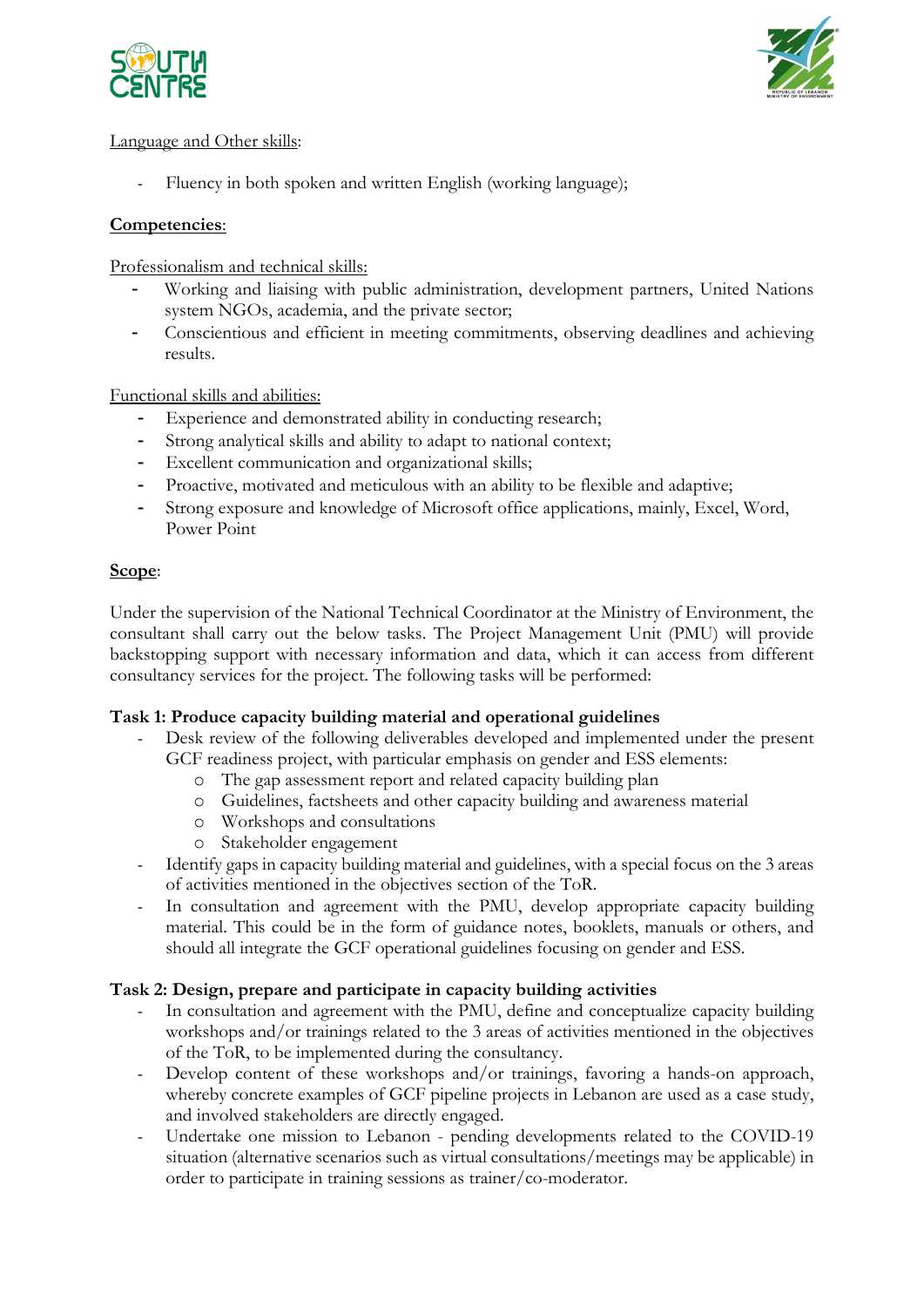

Produce training reports.

# **Mode of work:**

- Work implies frequent interaction with the Project Management Unit (PMU).
- Work may also entail consultations with officials at Ministry of Environment, other officials, community groups and other stakeholders within Lebanon, other consultants under the project, and the staff of the South Centre;
- One mission to Lebanon is foreseen pending developments related to the COVID-19 situation (alternative scenarios such as virtual consultations/meetings may be applicable). **Travel fees are to be covered by the project and not to be accounted for in the offer for this consultancy**;
- The PMU at the Ministry of Environment will be heavily involved in guiding progress and communication with stakeholders;
- The PMU will be responsible for organizing meetings, workshops, arranging for venues, printing material, issuing invitations and all other logistical and coordination matters needed for the implementation of the work of the consultant.

## **Expected outputs**:

Table of detailed deliverables after initial inception meeting – to be delivered one week after contract signature

Task 1 (50%):

- Operational guidelines/capacity building materials produced for the NDA to fulfill GCF's requirements including those on ESS & Gender

Task 2 (50%)

- Report on capacity building activities

# **Timeframe of service delivery:**

| Deliverable               | Deadline           | Remuneration |
|---------------------------|--------------------|--------------|
| Outputs related to task 1 | months<br>from     | $50\%$       |
|                           | contract signature |              |
| Outputs related to task 2 | months<br>from     | $50\%$       |
|                           | contract signature |              |

\* The consultant shall submit a written report to the South Centre, validated by the PMU to the end of the consultancy summarizing the activities carried on during the lifetime of the consultancy. The report shall include all backup documents of the main outcomes.

# **Contract type and Remuneration:**

The International ESS, Gender & Climate Expert will be engaged in a fixed- price consultancy contract for a 3 month duration. Once selected, a Special Services Agreement (SSA) will be signed